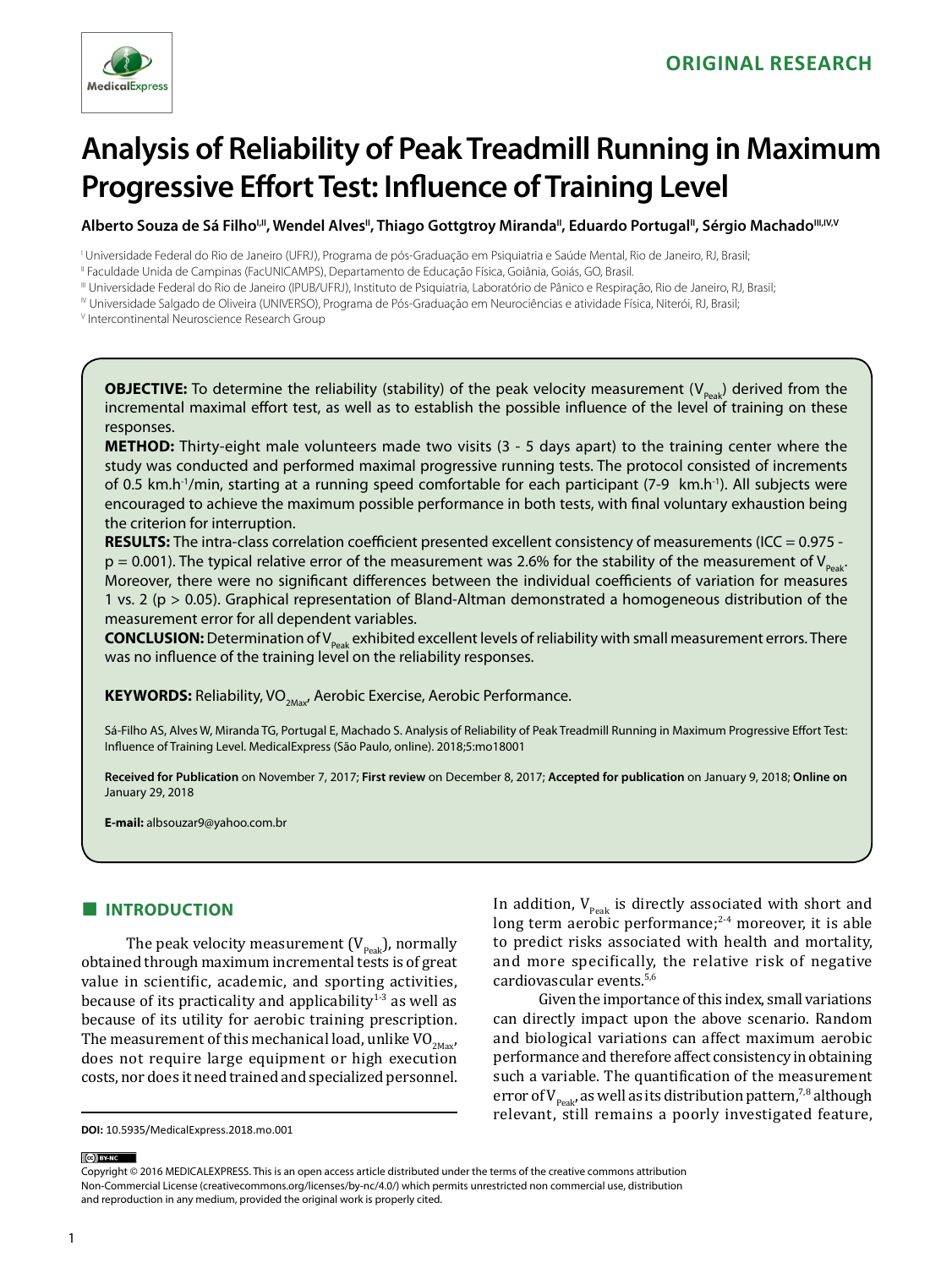especially in the running modality. In addition, the literature shows little consistency regarding the influence of the training level and the inter-day reliability responses.<sup>9,10</sup>

Another question associated with adequate and reliable measurement of  $V_{\text{peak}}$  or  $VO_{\text{2Max}}$  itself, is the methodological variation of available reports. In addition, many authors only report reliability for the Intra-Class Correlation Coefficient (ICC) or for the Coefficient of Variation (CV), both measured only in quantitative terms. It is our understanding that in isolation these measures do not bring relevant information to be properly considered for the quantification of error.9,11,12 In this case, the establishment of the typical error of measure (TEM), both absolute and relative, as proposed by Hopkins, $12$  could solve this need, and validate the interpretation of interventions, giving greater solidity to the results of studies.

Therefore, given the lack of available data and the importance of establishing the magnitude of the error of this measure, we felt the need to carry out this investigation. Its objective was to determine the stability of the  $V_{\text{peak}}$ measurement. The absolute and relative error magnitudes, as well as their distribution pattern, were also established. In addition, possible influences of the level of training on the stability of the measure were also investigated. We hypothesized that intra-class coefficient results would be highly consistent across measurements, producing minimal absolute and relative errors. However, we believed that the lower fitness group would exhibit larger variations of these measures thereby influencing the reliability of results.

# **■ METHODS**

The present study used as reference the ethical assumptions described by the International Committee of Medical Journal Editors (ICMJE) and respected all the items proposed in the CONSORT STATEMENT guidelines. The study was previously approved by the Ethics Committee of Universidade Salgado Filho (case #1.220.339).

# Sample

Thirty-eight physically active non-smoking male volunteers were invited to participate in the study. They were familiar with treadmill running and had answered announcements made at the training center where the study was conducted; they responded to the risk stratification questionnaire for coronary artery disease, as proposed by the American College of Sports Medicine.<sup>11</sup> Individuals with mental or physical illnesses, or users of psychoactive or ergogenic substances, or who had pre-existing muscle lesions were excluded. All participants were informed about the procedures, and signed a free and informed consent form. All subjects were instructed not to practice strenuous exercise for at least 24 hours prior to testing. They were also instructed not to feed for at least two hours prior to testing.

Design*.* Each volunteer visited the laboratory twice at intervals of three to five days. During the first visit, they signed the consent form, had their anthropometric measurements recorded and performed the first session of maximal progressive running test. At the second visit, the same maximum progressive test was repeated. All procedures were performed at the same time of day with controlled temperature (21-23C).

## Procedures

Anthropometry. The following measures were obtained: body mass, height (Filizola Scale, São Paulo, Brazil), and skinfolds (Slim Guide, Rosscraft, Surrey, Canada). Body density was estimated as suggested by Jackson & Pollock's,<sup>13</sup> and the fat percentage was calculated by the Siri equation.<sup>14</sup>

Maximum Progressive Effort Test*.* Subjects started to run on the treadmill at 7 to 9 km.h<sup>-1</sup> and 0% gradient. From this initial stage, speed was increased by  $0.5 \text{ km} \cdot \text{h}^1$ every minute aiming at achieving maximum performance and effort. Oxygen consumption was determined according to metabolic equation for running proposed by American College of Sports Medicine.<sup>11</sup> Heart rate (HR) was measured by means of a Polar<sup>®</sup> model  $\text{RS}_{800}$  device and the subjective effort perception was estimated through the Borg 0-10 scale; both were monitored every minute until the time of exhaustion. The occurrence of maximum voluntary exhaustion, or the presence of signs or symptoms (mentioned or observed) were used as criteria for finalizing the test.<sup>11</sup>

 $VO<sub>2Max</sub>$  results derived from the maximal progressive effort test were used to stratify the participants into two distinct groups in terms of their conditioning levels: high (group 1) vs. low (group 2). Stratification took into account the percentile range for the mean age of the subjects, as proposed by ACSM:11 participants in group 1 belonged in the 90-95 percentile value, while group 2 belonged in the 55-60 percentile value.

# Statistical analysis

Descriptive parameters are presented as mean ± standard deviation. The intra-class correlation (ICC) was used to determine the degree of association between 1<sup>st</sup> and 2nd test measurements. Absolute and relative Typical Error

#### **Table 1.** Sample Characteristics

|                            | (Average $\pm$ SD) |  |
|----------------------------|--------------------|--|
| Age (years)                | $27,8 \pm 5,7$     |  |
| Body Mass (kg)             | $67.9 \pm 10.5$    |  |
| Height (cm)                | $166,3 \pm 9,9$    |  |
| Fat (%)                    | $15,3 \pm 3,5$     |  |
| Running Experience (years) | $1,5 \pm 0.5$      |  |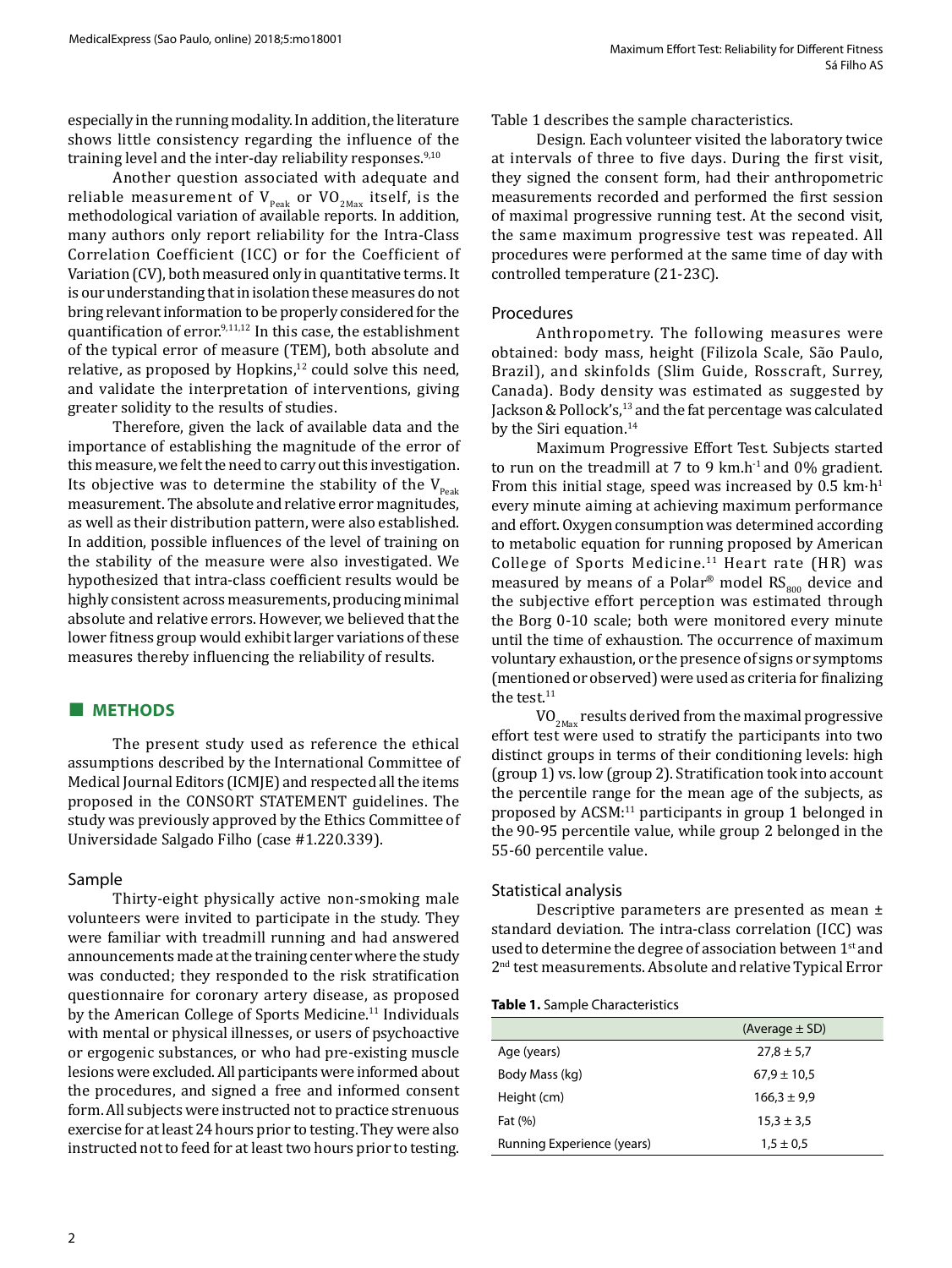of Measurements (TEM) were established as suggested by Hopkins<sup>12</sup> and the error distribution of the measure was established through the Bland-Altman strategy. <sup>15</sup> Finally, an independent t-test was used to compare the individual coefficients of variation (CV) between the groups of high x low levels of aerobic conditioning. The assumptions of normality were previously tested, and analyzes were performed on GraphPad Prism (v. 5.01, GraphPad Software Inc., San Diego California, USA). Significance was assumed at p < 0.05.

#### **■ RESULTS**

Table 2 shows that the  $V_{\text{peak}}$  measured in the two consecutive tests yielded consistently repeatable values. Table 2 also shows that the respective magnitudes of the absolute and relative values for typical errors (TEMs) were minimal. Figure 1 shows the relationships between measurements 1 and 2 of  $V_{\text{peak}}$ . The schematic representation of the Bland-Altman test, shown in Figure 2 demonstrates homogeneity of the variance in the distribution of measurement error for the dependent variables.

Table 3 exhibits the analysis of reliability for the high vs. low levels of conditioning; a significant difference was found between the performance values of  $V_{\text{peak}}$  ( $p <$ 0.05), reaffirming differences in the aerobic conditioning separating groups 1 and 2. In spite of this, the absolute

**Table 2.** Reliability Measure in the Maximum Effort Test (n = 38)

| Stability      | $V_{\text{Peak}}$                    |
|----------------|--------------------------------------|
| ICC            | 0.972                                |
| P Value        | 0.001                                |
| TEM (Absolute) | $0.4 \text{ km} \cdot \text{h}^{-1}$ |
| TEM (Relative) | 2.6%                                 |

Subtitles: ICC = Intraclass Correlation Coefficient; TEM = Typical Error of Measure.



**Figure 1.** Relationship between measurements of  $V_{\text{post}}$  in test and re-test.



**Figure 2.** Bland-Altman's schematic representation of VPeak Measurement Distribution Error.

Table 3. Reliability of maximal effort test: group 1 vs. group 2 (N = 38).

|                                        | $V_{\text{Peak}}$                    |                                     |
|----------------------------------------|--------------------------------------|-------------------------------------|
|                                        | Group 1 ( $n = 20$ )                 | Group $2(n = 18)$                   |
| Average                                | $15.0 \pm 0.7$ km.h <sup>-1 *</sup>  | $12.3 \pm 0.9$ km.h <sup>-1 *</sup> |
| TEM (Absolute)                         | $0.4 \text{ km} \cdot \text{h}^{-1}$ | $0.3$ km.h <sup>-1</sup>            |
| TEM (Relative)                         | 2.6%                                 | 2.8%                                |
| CV(% )                                 | 2.3%                                 | 1.7%                                |
| Independent t-test<br>G1 vs G2 for TEM | $p = 0.440$                          |                                     |

\* G1 vs. G2: t test (p < 0.05)

and relative TEM values yielded similar measurement errors between the groups; likewise, when we compared the individual coefficients of variation (CV) there were no significant differences between aerobic training levels, suggesting their non-influence in the determination of the measure reliability.

#### **■ DISCUSSION**

The present study aimed to establish the reliability of the determination of the peak mechanical load reached at the maximum point of the effort test  $(V_{\text{peak}})$ . As hypothesized, we believed that the reliability level of the measure expressed by the inter-class coefficient would be high, and this hypothesis was confirmed. Correlational values above 0.97 were observed for the dependent variable investigated. However, the main findings and the most useful technical findings of our study are represented by the reduced magnitude of absolute and relative Typical Errors of Measurement (2.6%) for  $V_{\text{peak}}$ . To the best of our knowledge, no such TEM analysis has been previously reported. Previous reports only used the Inter-class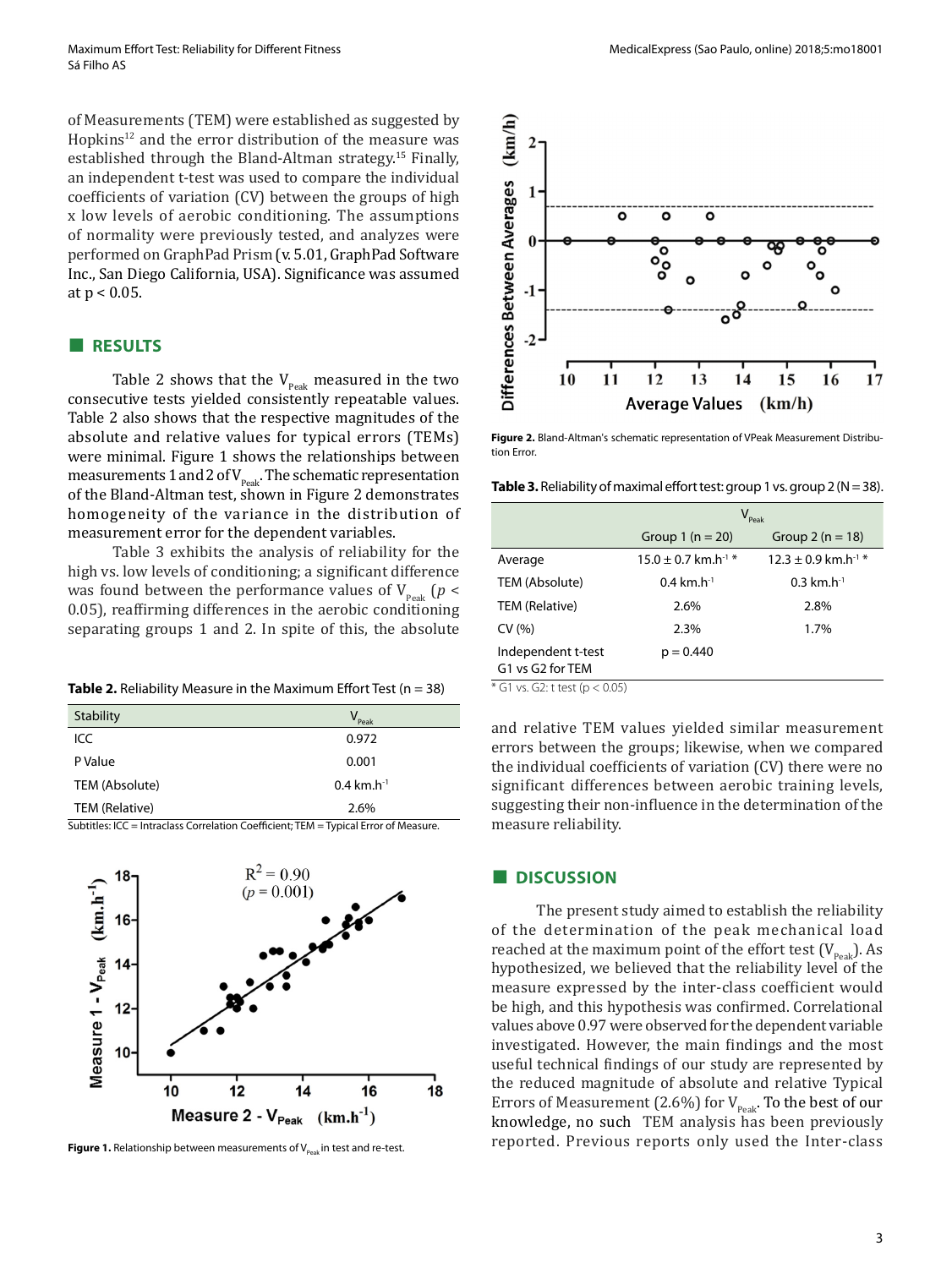correlation or the coefficient of variability strategy to establish reliability, and we understand that in isolation neither ICC nor CV can aid in the interpretation of results from acute and chronic interventions.<sup>1,12</sup> Therefore, we understand that our findings are of great value in academic, sport, and gym situations. The peak mechanical load obtained in the maximum incremental test is extremely relevant for different areas of knowledge. For example, such a variable is directly associated with aerobic performance, 2-4 that is, the individual with a high  $V_{p_{\text{peak}}}$  will probably perform with higher quality in short and long term scenarios.<sup>3</sup> Additionally,  $V_{\text{peak}}$  is also able to predict prognosis in patients with coronary disease.5,6 The peak mechanical load is still widely used for the prescription of aerobic training in sport centers and gymnasia, because it is easily obtained, and because it dispenses the use of expensive equipment or the presence of specialized professionals.

However, evidence on the reliability of running peak is poor, with most studies concentrating on peak power using the cycle ergometer.<sup>16-18</sup> In a study similar to ours, Harling et al<sup>19</sup> failed to observe significant differences between test vs. re-test ( $p = 0.10$ ) of V<sub>Peak</sub> (mean of 17.4 ± 1.3 km.h-1) in 11 recreationally trained individuals. No other types of analysis were presented, making comparisons of percentage data difficult. Billat et al<sup>20</sup> reported on differences in maximal velocity achieved associated with  $VO<sub>2Max</sub>$  in two different progressive exercise tests with the same metabolic demand: in the first model, speed was increased by 1 km.h<sup>-1</sup> every 2 min, whereas in the second model the increments were  $+0.5$  km.h<sup>-1</sup> per min. The authors found no significant differences between the protocols in obtaining  $V_{p_{\text{peak}}}$ , producing a CV = 4-5% (20.7 ± 1.0 km.h<sup>-1</sup> vs.  $20.8 \pm 0.9$  km.h<sup>-1</sup>) in trained athletes. A classic study by Froelicher et al<sup>1</sup> reported the reliability of obtaining  $VO_{2Pek}$  in three different protocols (the Taylor, Bruce and Balke procedures) of maximal running effort. The observed results were consistent across days for the three tested protocols  $(CV = 4.4\%, 4.1\%, \text{ and } 5.8\%, \text{ respectively})$ ; however, they were higher than those obtained in our study, where CV values ranged from 1.7% to 2.3% (low vs. high fitness groups, respectively).

Using the same stress protocol approach, performed within a different pattern of exercise modality, Balmer et al<sup>16</sup> determined the reliability of peak power production during a maximum progressive aerobic performance using a cycloergometer test. They reported an excellent level of ICC (0.99) and an fair level of CV (1.32%) in three tests.<sup>16</sup> Similarly, as a secondary objective, Lindsay et al $^{21}$ established the reliability of the peak power measure for eight professional cyclists using the cycle ergometer. The results showed a CV of 1.7%, similar to that observed by Balmer, Davison e Bird.<sup>16</sup> These results were close to the CV observed in running performance in our study, and suggest that, in spite of the specific peculiarities of cycling, there seems to be consistency in obtaining peak mechanical load measurements.

Another interesting finding was the analysis of the influence of physical conditioning on the reliability of  $V_{\text{peak}}$  measurement. It was expected that there would be significant reliability differences between different levels of aerobic fitness, in line with our hypothesis; however, and contrary to what we had predicted, a greater level of homogeneity was observed in the data of individuals with low physical fitness. We had expected that individuals with high fitness would have produced lower measurement errors, but no significant differences were observed. Differences have been reported when comparing nonathletes vs. athletes;<sup>9</sup> in fact, evidence show lower CV for  $VO_{2Max}$  or peak power reliability in athletes vs. non-athletes  $(CV = 1.1\%$  and 1.4% respectively).<sup>9</sup> We offer no explanation for this discrepancy. However, we would also note that Kyle et al<sup>10</sup> submitted 5 highly trained, 7 moderately trained, and 5 untrained subjects to three treadmill progressive maximum exercise tests, and observed similar ICC values for all training levels (ICC > 0.92). In our study, we did not use volunteers who practiced any high-performance modality; our volunteers were only classified as recreationally trained (45.3 vs. 55.7 mL.kg. $-1$ min $-1$ ), with little difference between fitness levels (despite the statistically significant differences), and perhaps for this reason we did not find differences in results. In this case, despite the differences in CV between the high vs. low fitness groups, a t-test found no significant differences ( $p = 0.440$ ), suggesting no influence on the measure of reliability. Finally, the distribution of error measurement enhances our understanding about the behavior of the measurement across the range of the dependent variable values. Is it possible that the increase in the magnitude of the error is due to higher  $V_{peak}$  values? In our study, homoscedastic distributions of the error measurement were observed, suggesting homogeneity of the error measurement.

#### Limitations

Our study has a few limitations. First, the literature reports an overestimation of the ACSM metabolic equations, which could affect the definition of the level of sample conditioning 22. If such an effect actually occurred, it would have applied to both conditioning groups, a systematic error which would not affect the result comparisons. Secondly, we believe that even though participants were characterized as high or low conditioning, the small difference between their maximum aerobic power levels may have positively affected resutls, and therefore maintained the consistency of the data, contrary to our initial hypothesis. It is therefore suggested that the differences between fitness levels should be maximized in order to evidence possible discrepancies.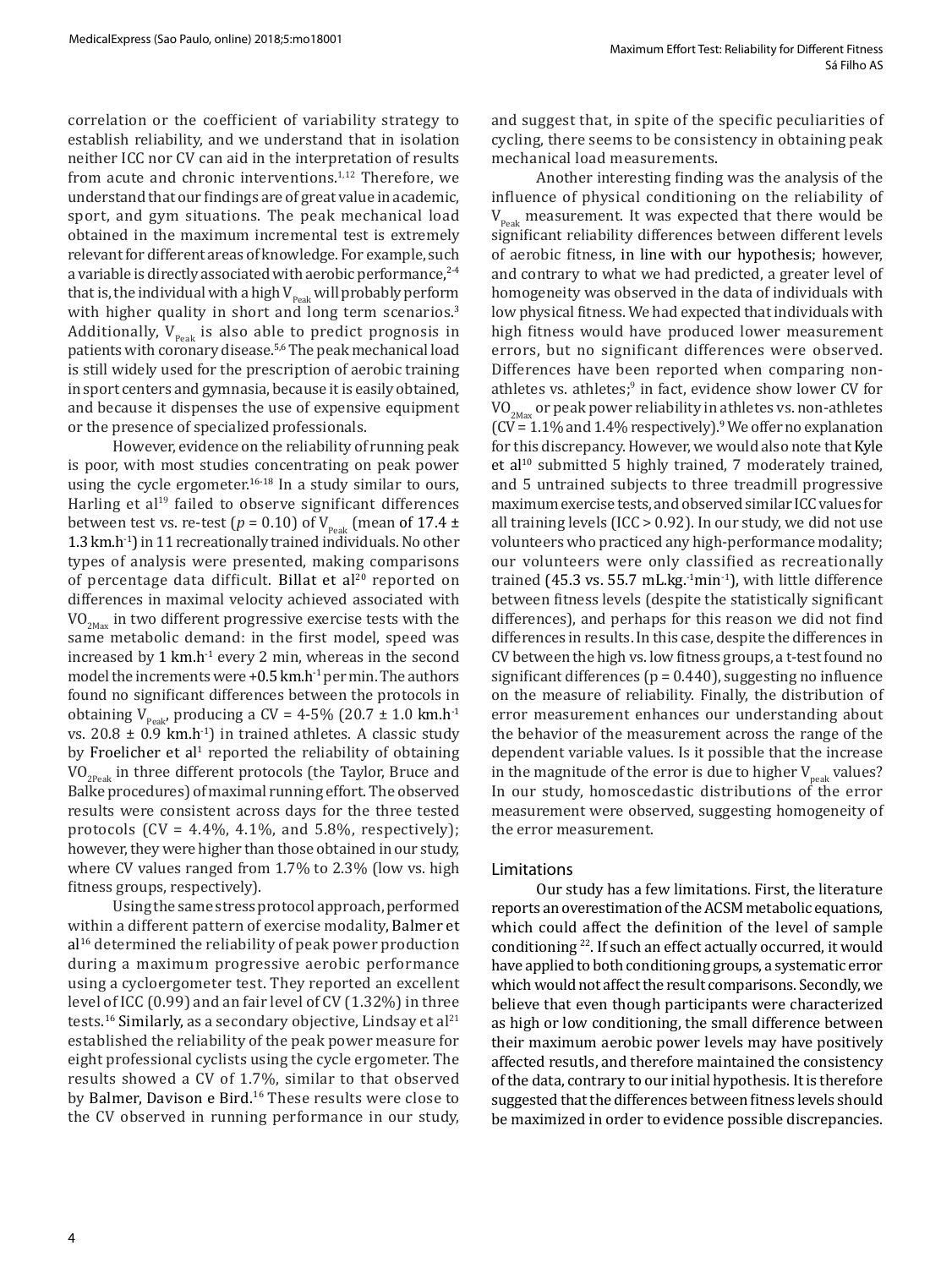### **■ CONCLUSION**

Excellent levels of stability were observed (ICC > 0.97), with small absolute and relative magnitudes of the measurement error; distribution presented a homogeneous level of variance. There was no influence of the level of conditioning on the reliability of measurement. We suggest the use of this modality for other studies, namely the maximization of the differences between levels of conditioning (untrained vs. highly trained) in order to evaluate possible differences.

#### **■ AUTHOR PARTICIPATION**

Alberto Souza de Sá Filho constructed this article fully in all steps of the research. Sérgio Machado is the research advisor and participated extensively in numerous revisions and adjustments of the document, granting the final opinion until the moment of submission. Eduardo Portugal contributed to issues pertaining to research, and extensively revising the document. Wendel Alves and Thiago Miranda participated mainly in the entire process of data collection, drawing of figures and tables in which it was part of its process of scientific initiation.

#### Financing and Conflicts of Interest

The present study was not supported by any sources of funding. We declare there is no conflict of interest between the parties involved.

## **■ ACKNOWLEDGEMENTS**

Alberto Souza Sá Filho is recipient of a grant by CAPES (131248/2015-0).

# **ANÁLISE DE CONFIABILIDADE DA VELOCIDADE PICO EM TESTE DE ESFORÇO PROGRESSIVO MÁ-XIMO: INFLUÊNCIA DO NÍVEL DE TREINAMENTO**

**OBJETIVO:** Determinar a confiabilidade (estabilidade) da medida de velocidade de pico ( $V_{p_{\text{ico}}}$ ) derivada do teste incremental de esforço progressivo máximo, bem como estabelecer a possível influência do nível de treinamento sobre estas respostas.

**MÉTODO:** Trinta e oito voluntários fizeram duas visitas ao centro de treinamento com intervalo de três a cinco dias. Na primeira visita os voluntários assinaram um termo de consentimento, tiveram suas medidas antropométricas registradas e realizaram a primeira sessão de corrida progressiva máxima. Na segunda visita o teste progressivo máximo foi novamente realizado. O protocolo consistiu em incrementos de 0,5 km.h-1 a cada min iniciando a uma velocidade individual de corrida classificada como confortável por cada participante (7 a 9 km.h-1). Todos os participantes foram encorajados a alcançar o máximo de desempenho possível em ambos os testes, tendo como critério de finalização, a exaustão voluntária máxima.

**RESULTADO:** O coeficiente de correlação intra-classe (CCI) apresentou excelente consistência da medida (0,975) para  $V_{\text{p}_{\text{free}}}$  ( $p = 0.001$ ). O erro típico relativo da medida foi de 2,6% para a estabilidade da medida de  $V_{p_{\text{free}}}$ . Não foram observadas diferenças significativas entre os coeficientes de variação individuais para as medidas G1 vs. G2 (*p* > 0,05). A representação gráfica de Bland-Altman demonstrou distribuição homogênea do erro da medida para todas as variáveis dependentes.

**CONCLUSÃO:** A determinação da V<sub>pico</sub> exibiu excelentes níveis de confiabilidade, com pequenos erros de medida. Não houve influência do nível de treinamento sobre as respostas de confiabilidade.

PALAVRAS-CHAVE: Reprodutibilidade, VO<sub>2Máx</sub>, Exercício Aeróbio, Desempenho Aeróbio

#### **■ REFERENCES**

- 1. Froelicher VF, Jr., Brammell H, Davis G, Noguera I, Stewart A, Lancaster MC. A comparison of the reproducibility and physiologic response to three maximal treadmill exercise protocols. Chest 1974;65(5):512-7. DOI:10.1378/chest.65.5.512
- 2. Noakes TD, Myburgh KH, Schall R. Peak treadmill running velocity during the VO2 max test predicts running performance. J Sports Sci 1990;8(1):35-45. DOI:10.1080/02640419008732129
- 3. Scott BK, Houmard JA. Peak running velocity is highly related to distance running performance. Int J Sports Med 1994;15(8):504-7. DOI: 10.1055/s-2007-102109
- 4. Hawley JA, Noakes TD. Peak power output predicts maximal oxygen uptake and performance time in trained cyclists. Eur J Appl Physiol Occup Physiol 1992;65(1):79-83.
- 5. Myers J, Prakash M, Froelicher V, Do D, Partington S, Atwood JE. Exercise capacity and mortality among men referred for exercise testing. N Engl J Med 2002;346(11):793-801. DOI:10.1056/NEJMoa011858
- 6. Keteyian SJ, Brawner CA, Savage PD, Ehrman JK, Schairer J, Divine G, et al. Peak aerobic capacity predicts prognosis in patients with coronary heart disease. Am Heart J 2008;156(2):292-300. DOI: 10.1016/j. ahj.2008.03.017
- 7. Atkinson G, Nevill A. Typical error versus limits of agreement. Sports Med 2000;30(5):375-81. DOI: 10.2165/00007256-200030050-00005
- 8. Atkinson G, Nevill AM. Statistical methods for assessing measurement error (reliability) in variables relevant to sports medicine. Sports Med 1998;26(4):217-38.
- 9. Hopkins WG, Schabort EJ, Hawley JA. Reliability of power in physical performance tests. Sports Med 2001;31(3):211-34.
- 10. Kyle SB, Smoak BL, Douglass LW, Deuster PA. Variability of responses across training levels to maximal treadmill exercise. J Appl Physiol (1985) 1989;67(1):160-5. DOI: 10.1152/jappl.1989.67.1.160
- 11. ACSM. Guidelines for Exercise Testing and Prescription Lippincott Williams & WilkinS. 2013; 9º Edition.
- 12. Hopkins WG. Measures of reliability in sports medicine and science. Sports Med 2000;30(1):1-15.
- 13. Jackson AS, Pollock ML. Generalized equations for predicting body density of men. Br J Nutr 1978;40(3):497-504.
- 14. Siri WE. The gross composition of the body. Adv Biol Med Phys 1956;4:239-80.
- 15. Bland JM, Altman DG. Statistical methods for assessing agreement between two methods of clinical measurement. Lancet